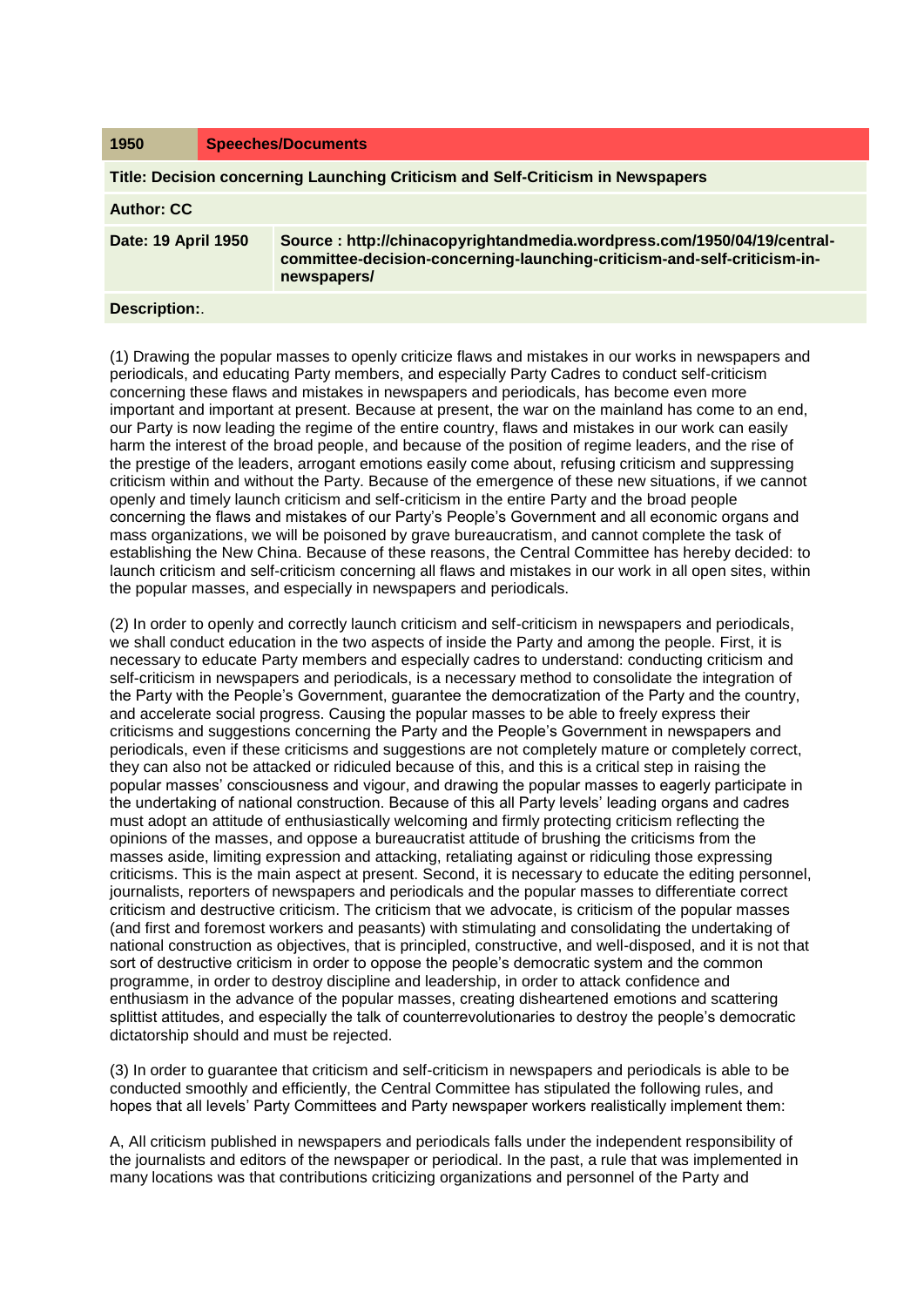Government were submitted to the criticized organization and individual for consultation, and was only published after obtaining their agreement. This sort of rule, under the conditions that it was inconvenient to investigate during the war period, has avoided many criticism that did not completely conform to reality and that were inconsiderate, but continuing to adopt this sort of rule under the present conditions nevertheless does more harm than good, and is incorrect. From now on, newspaper and periodical personnel may still, and even should solicit opinion of the corresponding department in cases where they cannot decide truths and falsehoods by themselves, but as long as newspapers and periodicals affirm that this sort of criticism is basically correct, even if the agreement of the subject of criticism has not been sought or has not been obtained, they shall be responsible for publication.

B, Concerning contributions from worker and peasant reporters, the above rule applies in the same way. The work of worker and peasant reporters, apart from being led by newspapers, shall be assisted by the Party organization of the production work unit to which they belong. The situation of worker and peasant reporters' activities shall be classified as an investigative newspaper work and the work of the Party in all production work units. No person may abuse their power to suppress the criticism of worker and peasant reporters in newspapers and periodicals, or retaliate against them.

C, Concerning positive criticism in letters from readers, all newspapers and periodicals can determine whether they are true, and shall publish them. Letter writers shall notify their real name and address to the publisher, but the publisher must keep them secret according to the requirements of the letter writers.

D, After criticisms are published in newspapers or periodicals, if their are completely verified, the subjects of criticism shall immediately state their acceptance in the same newspaper or periodical and openly correct the consequences of their mistakes. If a part is inaccurate, the subject of criticism shall immediately make a correction that seeks truth from facts in the same newspaper or periodical, and accept the correct part of the criticism. If the subject of criticism refuses to express his attitude, or attacks the critic, they shall be punished by the Party discipline inspection committee. The part of the above facts that violates law on administrative discipline, shall be punished by the State supervision organ and the judiciary organ.

(4) It is stipulated that Lenin's "On the Nature of our Newspapers", Stalin's "On Self-Criticism" and "Opposing the Vulgarization of the Slogan of Self-Criticism", comrade Mao Zedong's "On Self-Criticism" and the "CPSU 8th Party Congress Resolution Concerning Party and Soviet Newspapers" are to be study materials for all levels' Party committees, Party newspapers and Party periodicals in discussing and implementing this Decision.

(5) This decision concerns the newspapers and periodicals led by the Party, but when newspapers and periodicals outside of the Party adopt a similar correct attitude to criticize Party organizations and personnel in a similar spirit, the Party shall also provide the required cooperation and support according to the same rules.

## **Remark**

Its chief concern was the danger of arrogance among leaders and the growing habit of suppressing public criticism of the regime. This, the resolution stated, would harm the people because errors would not be corrected. The danger was bureaucratism and the only way to root it out was public self- and mutual criticism. Thus, education was needed. Party members must learn to accept criticism because it is good for the Party, and journalists and editors must learn to distinguish 'good' criticism, which aided the Party's goals, from the 'bad', which questioned Party dominance. These ideals were backed up by stiff organizational rules: the Party Centre decreed that no longer could Party leaders vet criticisms before their publication and in the event that such leaders sought reprisals against their critics, they were to be handed over to the Party's Discipline Inspection Committee. Furthermore, administrative authority for selecting, investigating, and publishing 'criticisms from the masses' was now vested in the editorial boards of Party periodicals. They needed no other approval before publication. Finally, objects of criticism were ordered to reply to criticisms, acknowledging their faults and defending themselves only in the case of factual errors in the original criticism. Editorial boards, for their part, were assigned a long list of 'study materials' on the role of journalism from Lenin, Stalin, and Mao.